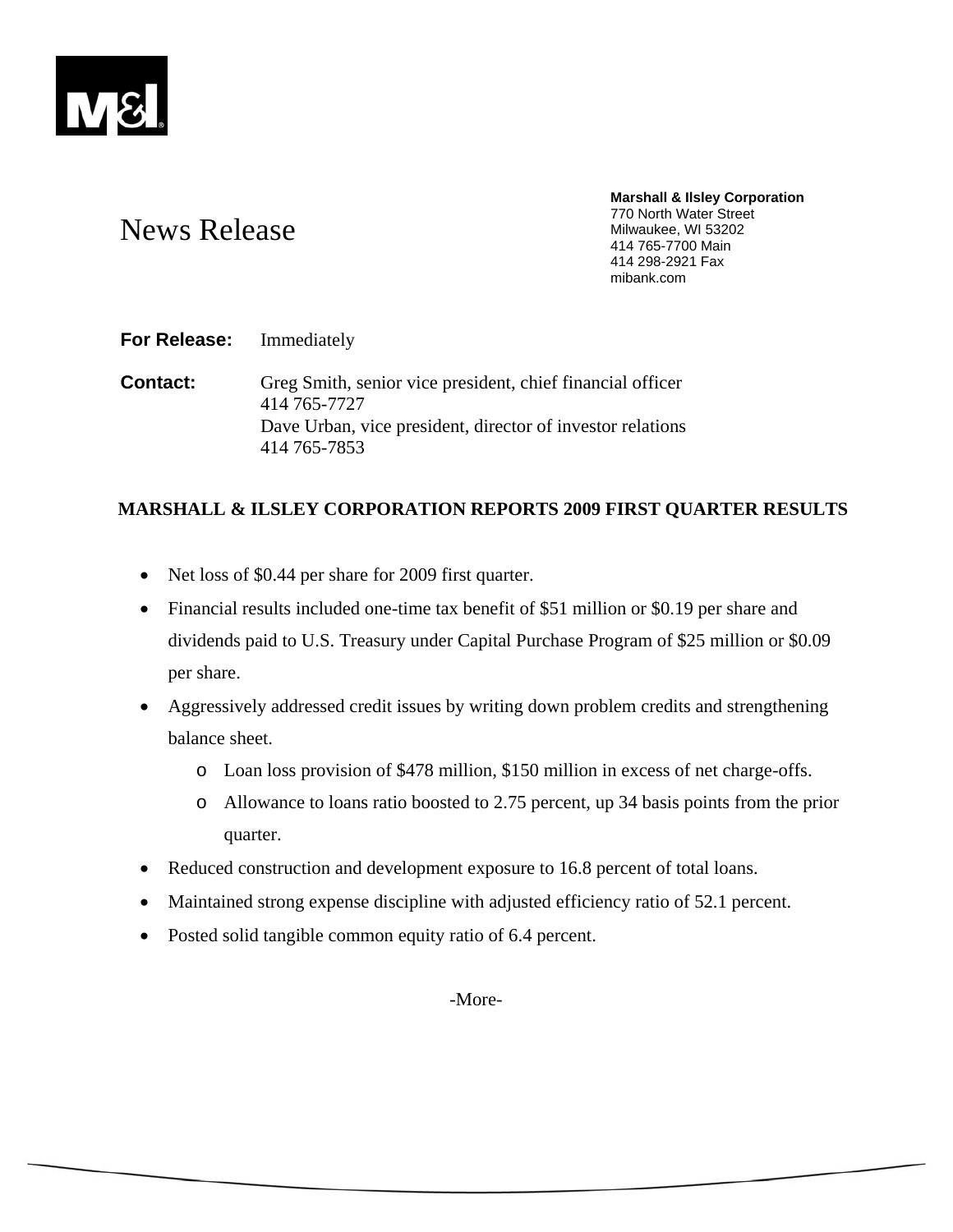M&I – add one

Milwaukee, Wis. – April 23, 2009 – Marshall & Ilsley Corporation (NYSE: MI) (M&I) today reported a 2009 first quarter net loss of \$116.9 million, or \$0.44 per share, as compared to net income of \$146.2 million, or \$0.56 per share, in the first quarter of 2008.

*"M&I remains well positioned to continue supporting our customers and prospects as they address the current economic environment," said Mark Furlong, president and CEO, Marshall & Ilsley Corporation. "Our first quarter results reflect the extent to which the current recession, and particularly the housing slowdown, continues to impact our Company. Although these are disappointing results, our excess capital, strong liquidity position, and high levels of reserves will keep us ahead of the industry's challenges."* 

#### **Loan and Deposit Growth**

M&I's average loans and leases totaled \$49.8 billion for the first quarter of 2009, increasing \$1.2 billion or 2.5 percent compared to the first quarter of 2008. When adjusted for the targeted reduction in the Corporation's construction and development portfolio, loan growth was \$3.1 billion or 8 percent versus the same period last year. The Corporation's average deposits totaled \$39.7 billion for the first quarter of 2009, rising \$1.9 billion or 5 percent versus the first quarter of 2008.

#### **Net Interest Income**

The Corporation's net interest income (FTE) was \$408.8 million for the first quarter of 2009, down \$28.7 million or 7 percent compared to the first quarter of 2008. The net interest margin -More-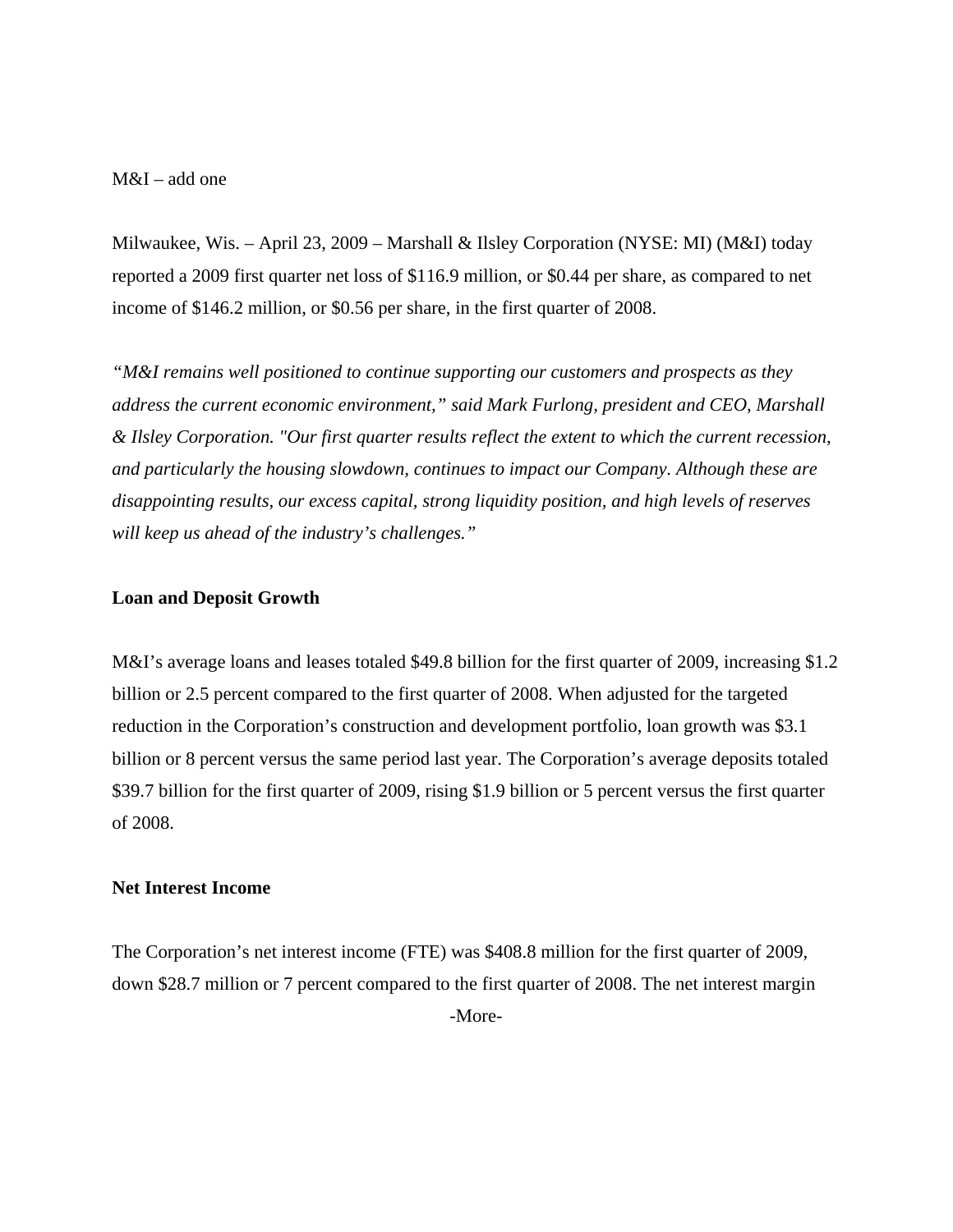# M&I – add two

was 2.82 percent, down 27 basis points from the same period last year. The margin contraction was primarily caused by the recent decline in short term interest rates.

#### **Asset Quality**

M&I's construction and development portfolio continued to experience deterioration in the estimated collateral values and repayment abilities of some of the Corporation's customers, particularly among small and mid-sized local residential developers. M&I's provision for loan and lease losses was \$478 million in the first quarter of 2009. Net charge-offs for the period were \$328 million. At March 31, 2009 and 2008, the allowance for loan and lease losses was 2.75 percent and 1.10 percent, respectively, of total loans and leases. Non-performing loans and leases were 5.15 percent of total loans and leases at March 31, 2009, compared to 3.62 percent at December 31, 2008. Renegotiated loans were \$446 million in the first quarter of 2009—up \$176 million from the prior quarter. M&I's homeowner assistance program, which included a 90-day foreclosure moratorium on all owner-occupied residential loans, contributed to the higher level of renegotiated loans. Nonaccrual loans and leases were 4.21 percent of total loans and leases at March 31, 2009, compared to 3.05 percent at December 31, 2008.

### **Non-Interest Income**

The Corporation's non-interest income was \$176.7 million for the first quarter of 2009, down \$7.6 million or 4 percent over the first quarter of 2008 when adjusted for the gain on the redemption of VISA shares in the same period last year. Wealth Management revenue was \$62.7 million for the current quarter, falling \$9.2 million or 13 percent over the first quarter of 2008. The decline was primarily driven by volatility in the equity markets during the quarter. Assets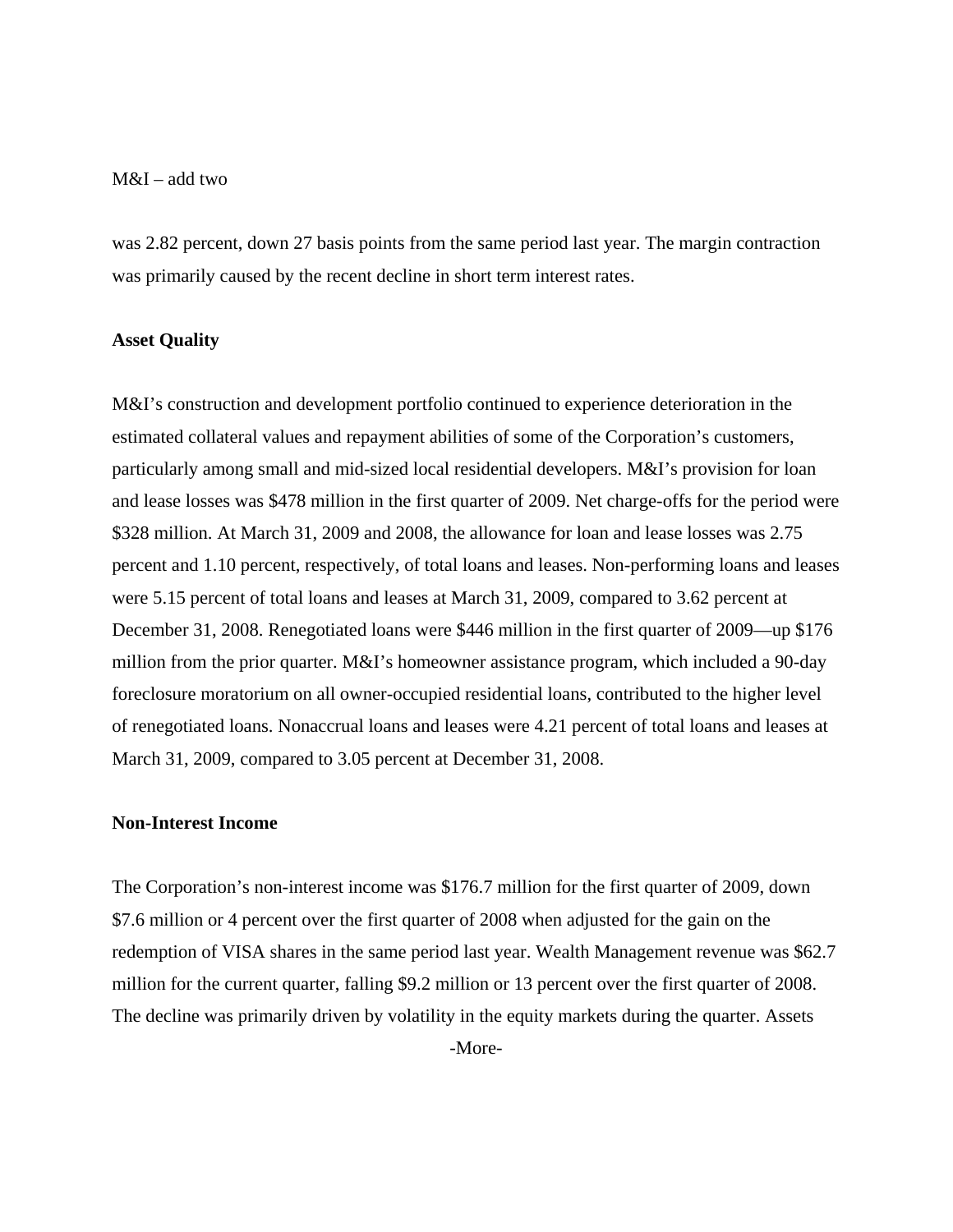# M&I – add three

under Management and Assets under Administration were \$29.7 billion and \$101.5 billion, respectively, at March 31, 2009, compared to \$25.8 billion and \$105.4 billion, respectively, at March 31, 2008.

### **Non-Interest Expense**

M&I's non-interest expense was \$345.5 million for the first quarter of 2009, down \$57.3 million or 14 percent from the fourth quarter of 2008 (excluding the \$1,535.1 million goodwill impairment charge). This decline reflected the benefit of the Corporation's recent expense initiatives. Non-interest expense increased \$17.5 million or 5 percent over the first quarter of 2008 when adjusted for the reversal of VISA-related litigation accruals in the same period last year. The Corporation's salaries and employee benefits expense was \$155.2 million for the first quarter of 2009, a decrease of \$19.5 million or 11 percent from the same period last year. After adjusting for certain net credit-related expenses, M&I's efficiency ratio was 52.1 percent in the current quarter.

# **Income Taxes**

During the first quarter of 2009, the Corporation recognized a one-time tax benefit of \$51 million or \$0.19 per share.

### **Balance Sheet and Capital Management**

The Corporation's consolidated assets and total equity were \$61.8 billion and \$6.3 billion, respectively, at March 31, 2009, compared to \$63.4 billion and \$7.0 billion, respectively, at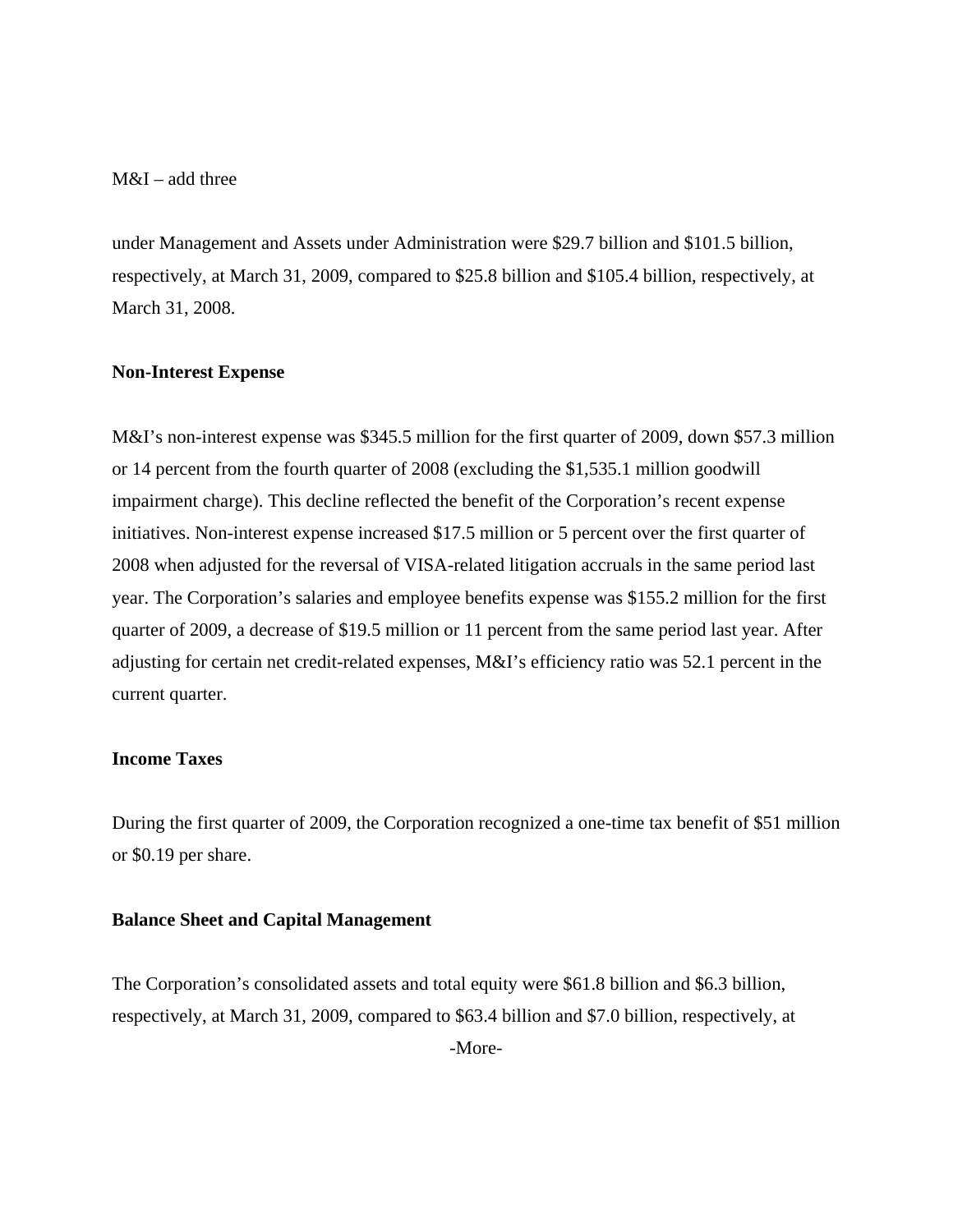# M&I – add four

March 31, 2008. There were 265.7 million common shares outstanding at March 31, 2009, compared to 259.1 million outstanding at March 31, 2008. In the first quarter of 2009, M&I paid \$24.9 million or \$0.09 per share for dividends on the Corporation's Senior Preferred Stock, Series B, owned by the U.S. Treasury under the Capital Purchase Program. M&I's tangible common equity ratio was 6.4 percent at March 31, 2009.

# **Conference Call**

Marshall & Ilsley Corporation will hold a conference call at 11:00 a.m. (Central Daylight Time) Thursday, April 23, regarding first quarter results. For those interested in listening, please call 1-888-711-1825 and ask for M&I's quarterly results conference call. If you are unable to join us at this time, a replay of the call will be available beginning at 2:30 p.m. on April 23 and will run through 5:00 p.m. May 14, by calling 1-800-642-1687 and entering pass code 897 29 675. Supplemental financial information referenced in the conference call can be found at www.micorp.com, Investor Relations, after 8:00 a.m. on April 23.

#### ###

#### **About Marshall & Ilsley Corporation**

Marshall & Ilsley Corporation (NYSE: MI) is a diversified financial services corporation headquartered in Milwaukee, Wis., with \$61.8 billion in assets. Founded in 1847, M&I Marshall & Ilsley Bank is the largest Wisconsin-based bank, with 193 offices throughout the state. In addition, M&I has 53 locations throughout Arizona; 32 offices in Indianapolis and nearby communities; 36 offices along Florida's west coast and in central Florida; 16 offices in Kansas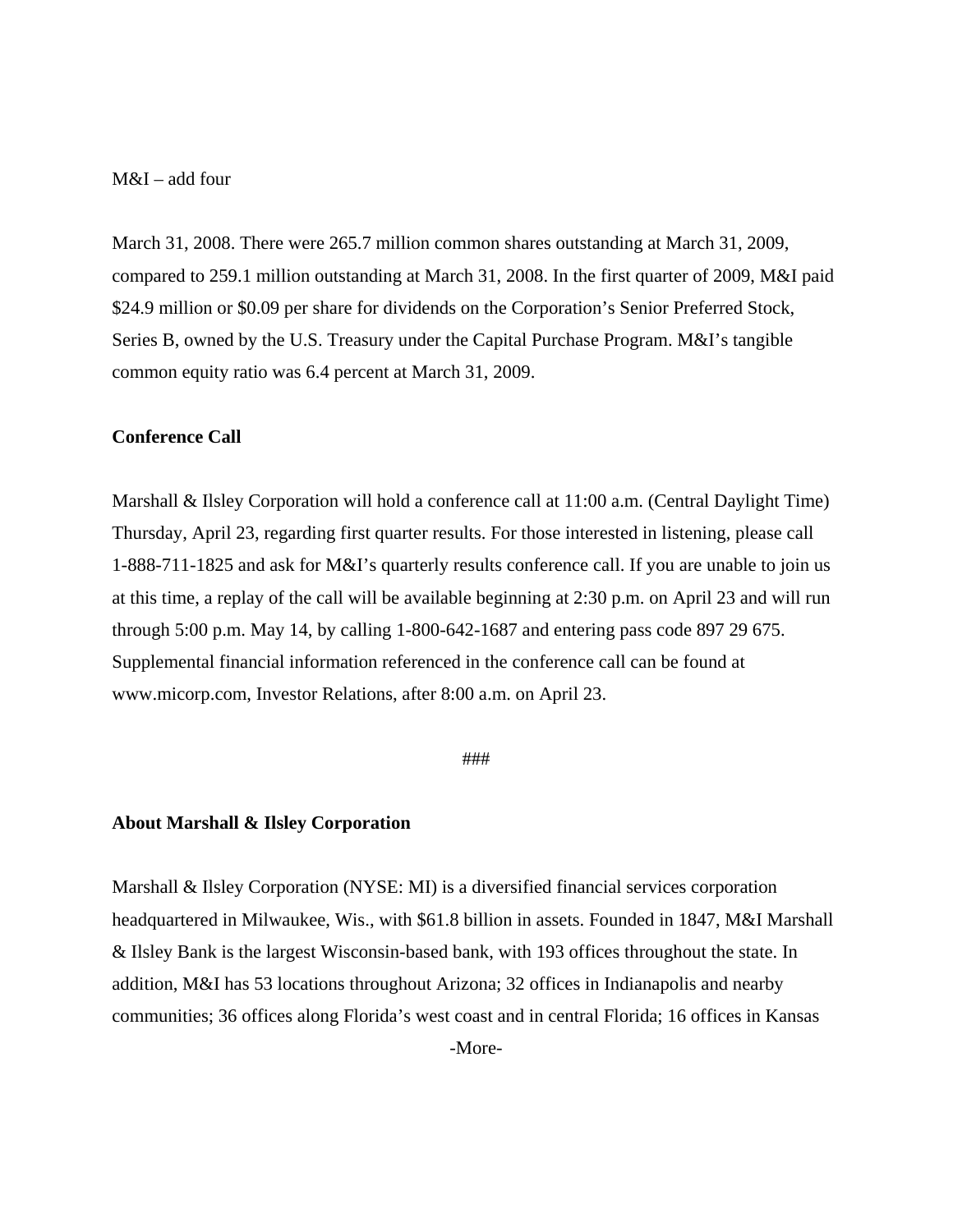# M&I- add five

City and nearby communities; 26 offices in metropolitan Minneapolis/St. Paul, and one in Duluth, Minn.; and one office in Las Vegas, Nev. M&I's Southwest Bank subsidiary has 17 offices in the greater St. Louis area. M&I also provides trust and investment management, equipment leasing, mortgage banking, asset-based lending, financial planning, investments, and insurance services from offices throughout the country and on the Internet (www.mibank.com or www.micorp.com). M&I's customer-based approach, internal growth, and strategic acquisitions have made M&I a nationally recognized leader in the financial services industry.

#### **Forward-Looking Statements**

This press release contains forward-looking statements within the meaning of the safe harbor provisions of the Private Securities Litigation Reform Act of 1995. Such forward-looking statements include, without limitation, statements regarding expected financial and operating activities and results that are preceded by, followed by, or that include words such as "may," "expects," "anticipates," "estimates" or "believes." Such statements are subject to important factors that could cause M&I's actual results to differ materially from those anticipated by the forward-looking statements. These factors include: (i) M&I's exposure to the deterioration in the commercial and residential real estate markets, along with the deterioration in the U.S. economy as a whole, which could result in increased charge-offs and increases in M&I's allowance for loan and lease losses, (ii) various other factors, including changes in economic conditions affecting borrowers, new information regarding outstanding loans and identification of additional problem loans, which could require an increase in M&I's allowance for loan and lease losses, (iii) M&I's ability to maintain required levels of capital, (iv) the impact of recent and future legislative initiatives on the financial markets or on M&I, (v) M&I's exposure to the actions and potential failure of other financial institutions, (vi) volatility in M&I's stock price,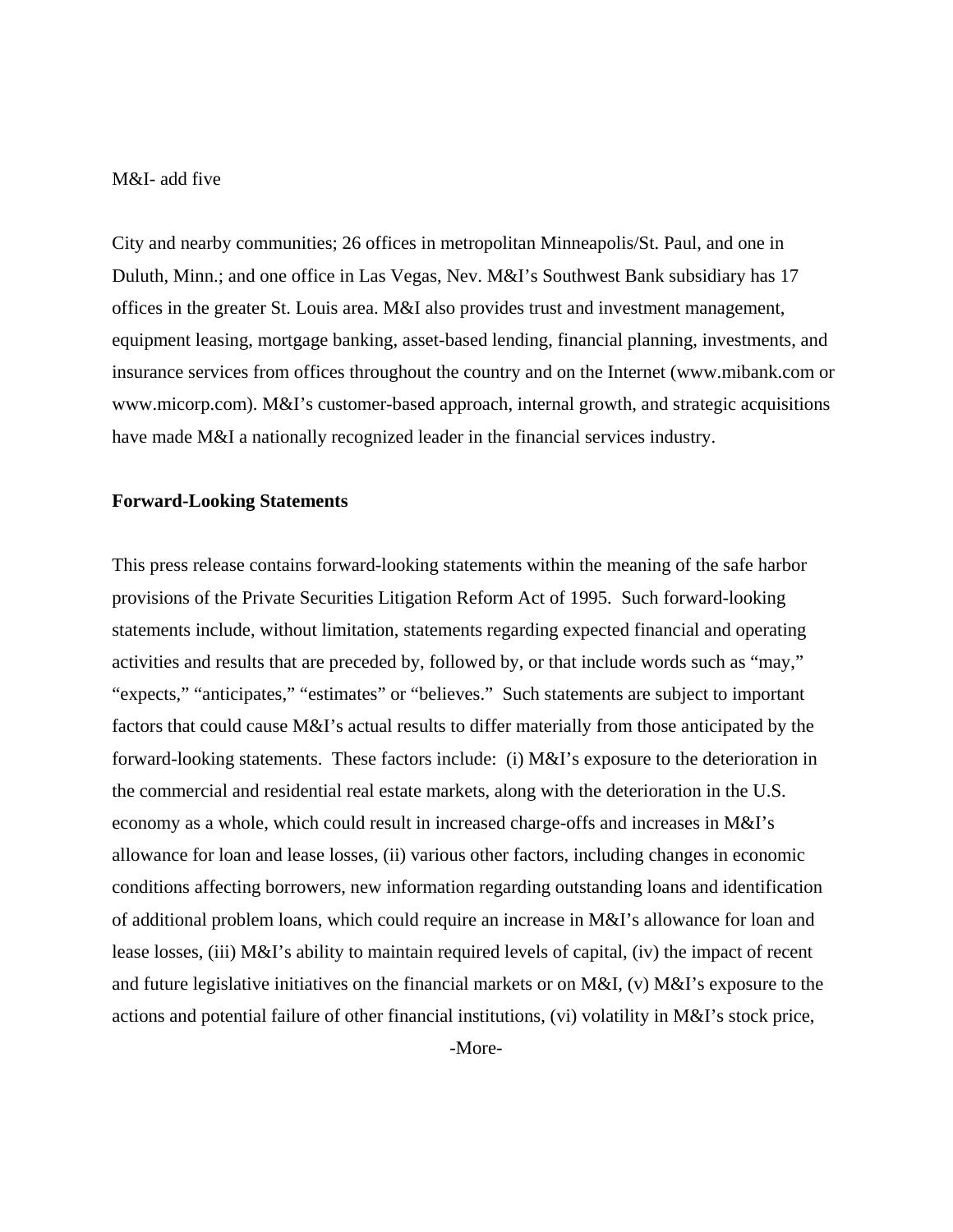# M&I – add six

and (vii) those factors referenced in Item 1A. Risk Factors in M&I's annual report on Form 10-K for the year ended December 31, 2008, and as may be described from time to time in M&I's subsequent SEC filings, which factors are incorporated herein by reference. Readers are cautioned not to place undue reliance on these forward-looking statements, which reflect only M&I's belief as of the date of this press release. Except as required by federal securities law, M&I undertakes no obligation to update these forward-looking statements or reflect events or circumstances after the date of this press release.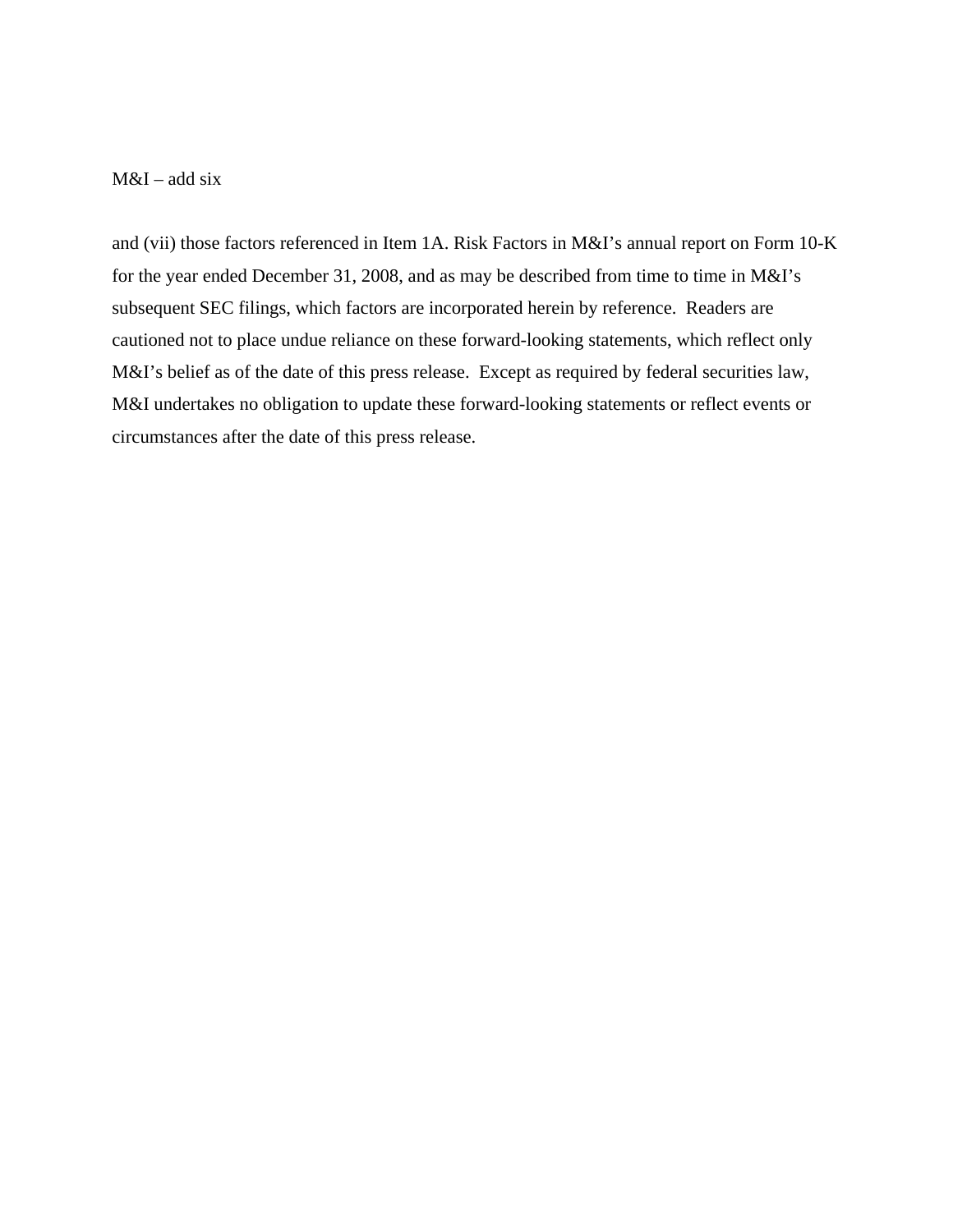#### **Marshall & Ilsley Corporation**

Financial Information

(unaudited)

| китеа ј                                                   | Three Months Ended March 31, | Percent |               |  |
|-----------------------------------------------------------|------------------------------|---------|---------------|--|
|                                                           | 2009                         | 2008    | <b>Change</b> |  |
| PER COMMON SHARE DATA                                     |                              |         |               |  |
|                                                           |                              |         |               |  |
| Diluted:                                                  |                              |         |               |  |
| Net Income (Loss)                                         | $(\$0.44)$                   | \$0.56  | n.m.          |  |
| <b>Basic:</b>                                             |                              |         |               |  |
| Net Income (Loss)                                         | (0.44)                       | 0.56    | n.m.          |  |
| <b>Dividend Declared per Common Share</b>                 | 0.01                         | 0.31    | $-96.8$       |  |
| <b>Book Value per Common Share</b>                        | 17.45                        | 27.09   | $-35.6$       |  |
| <b>Common Shares Outstanding (millions):</b>              |                              |         |               |  |
| Average - Diluted                                         | 264.5                        | 262.3   | 0.9           |  |
| <b>End of Period</b>                                      | 265.7                        | 259.1   | 2.5           |  |
| <b>INCOME STATEMENT (\$millions)</b>                      |                              |         |               |  |
| <b>Net Interest Income (FTE)</b>                          | \$408.8                      | \$437.5 | $-6.6$ %      |  |
| <b>Provision for Loan and Lease Losses</b>                | 477.9                        | 146.3   | 226.6         |  |
|                                                           |                              |         |               |  |
| Wealth Management                                         | 62.7                         | 71.9    | $-12.8$       |  |
| Service Charges on Deposits                               | 35.3                         | 35.7    | $-1.0$        |  |
| Mortgage Banking                                          | 10.8                         | 9.4     | 15.4          |  |
| Net Investment Securities Gains                           | 0.1                          | 25.7    | $-99.7$       |  |
| Other                                                     | 67.8                         | 68.5    | $-1.1$        |  |
| <b>Total Non-Interest Revenues</b>                        | 176.7                        | 211.2   | $-16.3$       |  |
| Salaries and Employee Benefits                            | 155.2                        | 174.7   | $-11.2$       |  |
| Net Occupancy and Equipment                               | 33.8                         | 31.2    | 8.3           |  |
| <b>Intangible Amortization</b>                            | 5.8                          | 5.9     | $-2.5$        |  |
| Other                                                     | 150.7                        | 104.0   | 44.9          |  |
| <b>Total Non-Interest Expenses</b>                        | 345.5                        | 315.8   | 9.4           |  |
| Tax Equivalent Adjustment                                 | 7.1                          | 7.1     | $-0.5$        |  |
| Pre-Tax Income (Loss)                                     | (245.0)                      | 179.5   | n.m.          |  |
| Provision (Benefit) for Income Taxes                      | (153.0)                      | 33.3    | n.m.          |  |
| Net Income (Loss) Attributable to M&I                     | $(\$92.0)$                   | \$146.2 | n.m.          |  |
| <b>Preferred Dividends</b>                                | (24.9)                       |         |               |  |
| <b>Net Income (Loss) Available to Common Shareholders</b> | $(\$116.9)$                  | \$146.2 | n.m. %        |  |
|                                                           |                              |         |               |  |
| <b>KEY RATIOS</b>                                         |                              |         |               |  |
| Net Interest Margin (FTE) / Avg. Earning Assets           | 2.82 %                       | 3.09 %  |               |  |
| Interest Spread (FTE)                                     | 2.48                         | 2.53    |               |  |
| <b>Efficiency Ratio</b>                                   | 59.0 %                       | 50.6 %  |               |  |
| Return on Assets                                          | n.m.                         | 0.94    |               |  |
| Return on M&I Shareholders' Equity                        | n.m.                         | 8.37    |               |  |

Equity / Assets (End of Period) 10.12 % 11.02 % 11.02 %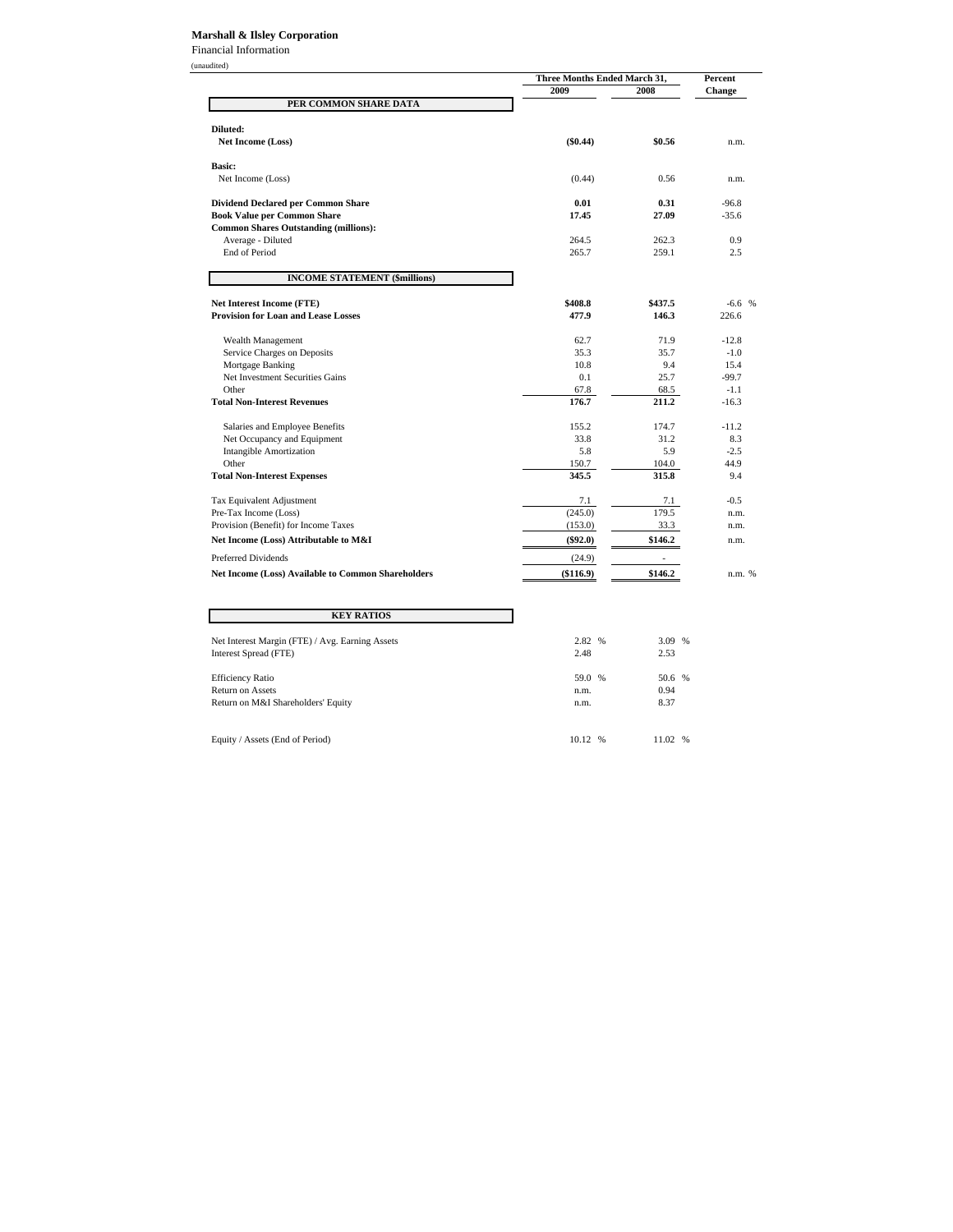#### **Marshall & Ilsley Corporation**

Financial Information (unaudited)

|                                                           | As of March 31, |          | Percent  |  |
|-----------------------------------------------------------|-----------------|----------|----------|--|
|                                                           | 2009            | 2008     | Change   |  |
| <b>ASSETS (\$millions)</b>                                |                 |          |          |  |
| Cash & Due From Banks                                     | \$745           | \$1,360  | $-45.2%$ |  |
| <b>Trading Securities</b>                                 | 687             | 195      | 251.8    |  |
| Short - Term Investments                                  | 451             | 307      | 47.2     |  |
| <b>Investment Securities</b>                              | 7,728           | 7,853    | $-1.6$   |  |
| Loans and Leases:                                         |                 |          |          |  |
| Commercial Loans & Leases                                 | 15,108          | 15,414   | $-2.0$   |  |
| <b>Commercial Real Estate</b>                             | 17,642          | 16,957   | 4.0      |  |
| <b>Residential Real Estate</b>                            | 9,319           | 10,342   | $-9.9$   |  |
| Home Equity Loans & Lines                                 | 5,025           | 4,722    | 6.4      |  |
| Personal Loans and Leases                                 | 2,151           | 1,865    | 15.2     |  |
| <b>Total Loans and Leases</b>                             | 49,245          | 49,300   | $-0.1$   |  |
| Reserve for Loan & Lease Losses                           | (1,352)         | (544)    | 148.8    |  |
| Premises and Equipment, net                               | 570             | 514      | 11.1     |  |
| Goodwill and Intangibles                                  | 758             | 2,246    | $-66.3$  |  |
| <b>Other Assets</b>                                       | 2,958           | 2,167    | 36.5     |  |
| <b>Total Assets</b>                                       | \$61,790        | \$63,398 | $-2.5$ % |  |
| <b>LIABILITIES &amp; EQUITY (\$millions)</b><br>Deposits: |                 |          |          |  |
| <b>Noninterest Bearing</b>                                | \$6,988         | \$6,138  | 13.9 %   |  |
| <b>Interest Bearing:</b>                                  |                 |          |          |  |
| Savings and NOW                                           | 3,628           | 3,187    | 13.9     |  |
| Money Market                                              | 10,614          | 11,673   | $-9.1$   |  |
| Time                                                      | 17,725          | 14,854   | 19.3     |  |
| Foreign                                                   | 609             | 2,875    | $-78.8$  |  |
| <b>Total Interest Bearing</b>                             | 32,576          | 32,589   | 0.0      |  |
| <b>Total Deposits</b>                                     | 39,564          | 38,727   | 2.2      |  |
| Short - Term Borrowings                                   | 5,336           | 7,045    | $-24.3$  |  |
| Long - Term Borrowings                                    | 9,539           | 9,672    | $-1.4$   |  |
| Other Liabilities                                         | 1,100           | 970      | 13.4     |  |
| <b>Total Liabilities</b>                                  | 55,539          | 56,414   | $-1.6$   |  |
| Equity:                                                   |                 |          |          |  |
| Marshall & Ilsley Corporation Shareholders' Equity        | 6,240           | 6,974    | $-10.5$  |  |
| Noncontrolling Interest in Subsidiaries                   | 11              | 10       | 5.4      |  |
| <b>Total Equity</b>                                       | 6,251           | 6,984    | $-10.5$  |  |
| Total Liabilities & Equity                                | \$61,790        | \$63,398 | $-2.5$ % |  |
|                                                           |                 |          |          |  |

|                                                                                         | Three Months Ended March 31, |          | Percent  |  |
|-----------------------------------------------------------------------------------------|------------------------------|----------|----------|--|
|                                                                                         | 2009                         | 2008     | Change   |  |
| <b>AVERAGE ASSETS (\$millions)</b>                                                      |                              |          |          |  |
| Cash & Due From Banks                                                                   | \$803                        | \$953    | $-15.7%$ |  |
| <b>Trading Securities</b>                                                               | 585                          | 179      | 228.1    |  |
| Short - Term Investments                                                                | 570                          | 332      | 71.7     |  |
| <b>Investment Securities</b>                                                            | 7.689                        | 7.911    | $-2.8$   |  |
| Loans and Leases:                                                                       |                              |          |          |  |
| Commercial Loans & Leases                                                               | 15,292                       | 14,911   | 2.6      |  |
| <b>Commercial Real Estate</b>                                                           | 17,692                       | 16,943   | 4.4      |  |
| <b>Residential Real Estate</b>                                                          | 9,619                        | 10,298   | -6.6     |  |
| Home Equity Loans and Lines                                                             | 5,064                        | 4,670    | 8.4      |  |
| Personal Loans and Leases                                                               | 2.149                        | 1,788    | 20.1     |  |
| <b>Total Loans and Leases</b>                                                           | 49,816                       | 48,610   | 2.5      |  |
| Reserve for Loan & Lease Losses                                                         | (1,245)                      | (557)    | 123.4    |  |
| Premises and Equipment, net                                                             | 569                          | 509      | 11.8     |  |
| Goodwill and Intangibles                                                                | 761                          | 2,242    | $-66.1$  |  |
| <b>Other Assets</b>                                                                     | 2,889                        | 2,174    | 32.9     |  |
| <b>Total Assets</b>                                                                     | \$62,437                     | \$62,353 | 0.1 %    |  |
|                                                                                         |                              |          |          |  |
| Memo:                                                                                   |                              |          |          |  |
| <b>Average Earning Assets</b><br>Average Earning Assets Excluding Investment Securities | \$58,660                     | \$57,032 |          |  |
| <b>Unrealized Gains/Losses</b>                                                          | \$58,719                     | \$56,998 |          |  |
|                                                                                         |                              |          |          |  |
| <b>AVG LIABILITIES &amp; EQUITY (\$millions)</b>                                        |                              |          |          |  |
| Deposits:                                                                               |                              |          |          |  |
| Noninterest Bearing                                                                     | \$6,482                      | \$5,629  | 15.2 %   |  |
| <b>Interest Bearing:</b>                                                                |                              |          |          |  |
| Savings and NOW                                                                         | 3,530                        | 3,202    | 10.2     |  |
| Money Market                                                                            | 10,631                       | 11,687   | $-9.0$   |  |
| Time                                                                                    | 17,901                       | 13,960   | 28.2     |  |
| Foreign                                                                                 | 1,123                        | 3,250    | $-65.5$  |  |
| <b>Total Interest Bearing</b>                                                           | 33,185                       | 32,099   | 3.4      |  |
| <b>Total Deposits</b>                                                                   | 39,667                       | 37,728   | 5.1      |  |
| Short - Term Borrowings                                                                 | 5,724                        | 6,416    | $-10.8$  |  |
| Long - Term Borrowings                                                                  | 9,571                        | 10,020   | $-4.5$   |  |
| Other Liabilities                                                                       | 1,122                        | 1,152    | $-2.5$   |  |
| <b>Total Liabilities</b>                                                                | 56,084                       | 55,316   | 1.4      |  |
|                                                                                         |                              |          |          |  |
| Equity:<br>Marshall & Ilsley Corporation Shareholders' Equity                           | 6,343                        | 7,027    | $-9.7$   |  |
| Noncontrolling Interest in Subsidiaries                                                 | 10                           | 10       | 4.8      |  |
| <b>Total Equity</b>                                                                     | 6,353                        | 7,037    | $-9.7$   |  |
|                                                                                         | \$62,437                     | \$62,353 | 0.1 %    |  |
| Total Liabilities & Equity                                                              |                              |          |          |  |
| Memo:                                                                                   |                              |          |          |  |
| <b>Average Interest Bearing Liabilities</b>                                             | \$48,480                     | \$48,535 |          |  |